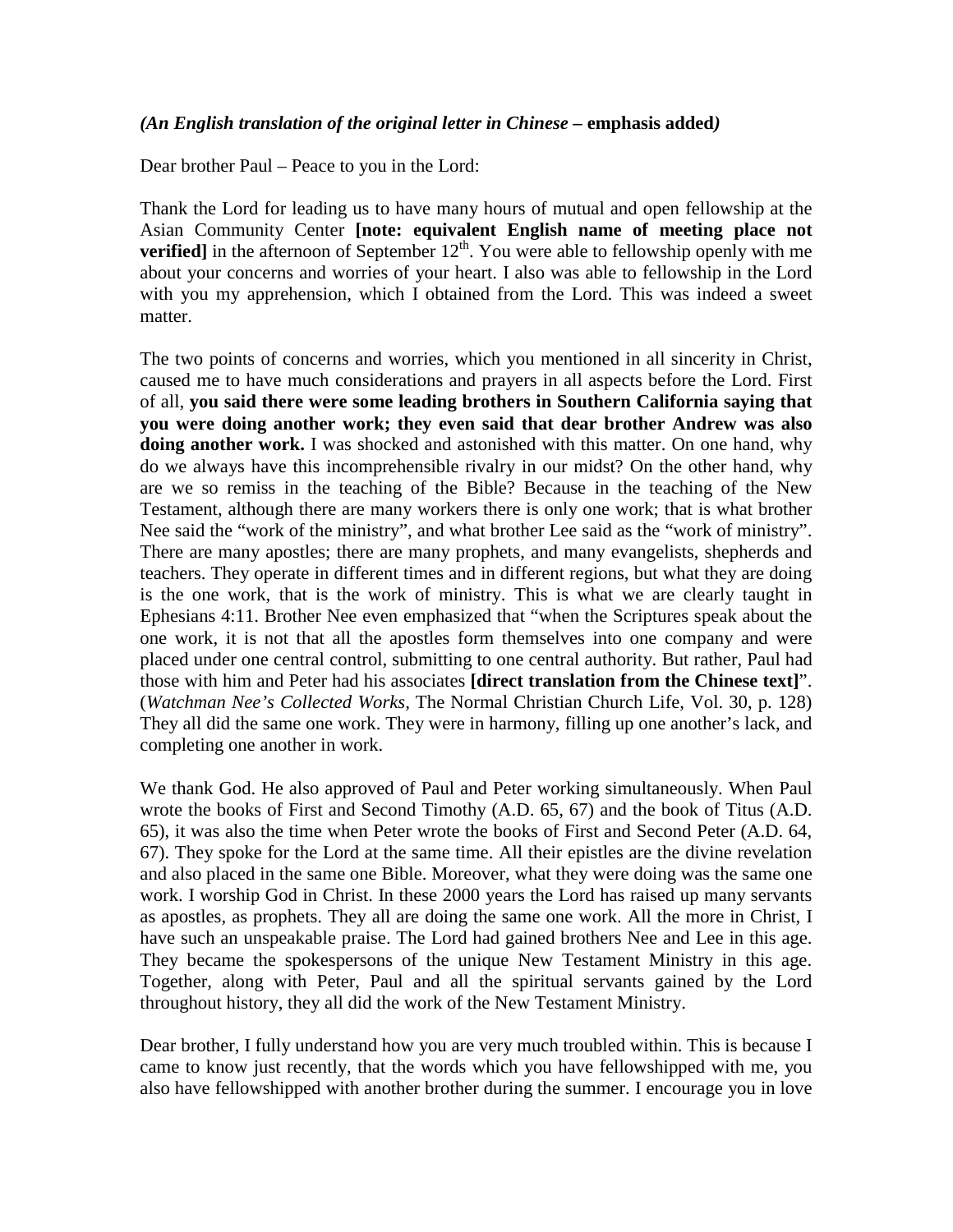– my beloved brother, be delivered from such disquiet. No matter what others will say about us, we are all the servants of the Lord; both we and our work are for the Lord. We desire only to be a servant who is joined, mingled, and incorporated with the Lord in the dispensing of the New Testament ministry. Many times in our experience, we may be misunderstood. But may all these cause us to live before the Lord even more.

I was also encouraged by what you said. You mentioned that you are not worried that I would leave the Lord's recovery. Because in spite of experiencing so many circumstances in these many years, I still remain in the Lord's recovery. For this word of encouragement, I sincerely thank the Lord and also thank you in Him. **You also indicated that you were concerned that it would result in the division between the English-speaking work and the Chinese-speaking work in the end.** I remembered at that time I told you that this was impossible. Now I would like to state the two reasons for my steadfastness. Firstly, brothers Nee and Lee taught us many times that the work is for the churches and the churches are not for the work. Secondly, although the coworkers may at times not understand one another and cannot fellowship with one another, they however cannot become the reason for the division of the church. Brothers Nee and Lee both taught us that every local church is responsible to the Head. The service of the co-workers not only help to build up every local church, but also help them to have much fellowship with the churches over the whole earth, testifying together the mystical organic Body of Christ. Brother Lee also wrote a hymn conveying this burden in hymn 824 in the hymnbook.

I myself, a small servant, constantly have this fear. I dread that I and some of those more manifested servants of the Lord in the local churches may make those local churches, which belong to the Lord, our resources and forget that we are for the local churches and belong to the local churches. May we who serve the Lord, would all have that kind of declaration as Paul's to the Corinthians: "Paul is yours. Apollos is yours. Cephas is yours. All are yours. But you are Christ's" (1 Cor. 3:22, 23). I hope that in the United States and in Taiwan, every local church is willing to receive the leading and help of the work. On the other hand, the consciences of the leading brothers everywhere all can testify and can also stand up to declare that brother Paul Wu is ours. Brother Benson Phillips is ours. Brother Andrew Yu is ours. Brother Titus Chu is also ours. All the servants who are manifested by the Lord are ours and we, hallelujah, are Christ's.

In all the local churches, I absolutely respect the value of the work. Without the work, how can the church be produced? Without the leading of the work, how can the church grow? Without the workers of the Lord, how can the local churches everywhere and the testimony as a whole multiply and increase? It is childish for a local church to declare independence! Similarly, it is fleshy for a local church to declare that they belong to a particular worker! May all the churches in Taiwan become the brightly shining golden lampstands under yours and the brothers' faithful service; allowing the Lord to be able to walk freely in the midst of all the golden lampstands. May we all not become the mediatorial class, but become the blessing to the local churches everywhere. When we meet the Lord, may we be like Paul, able to present every saint mature and full grown, and not merely producing a huge work. I believe this is the Lord's heart desire. Deep